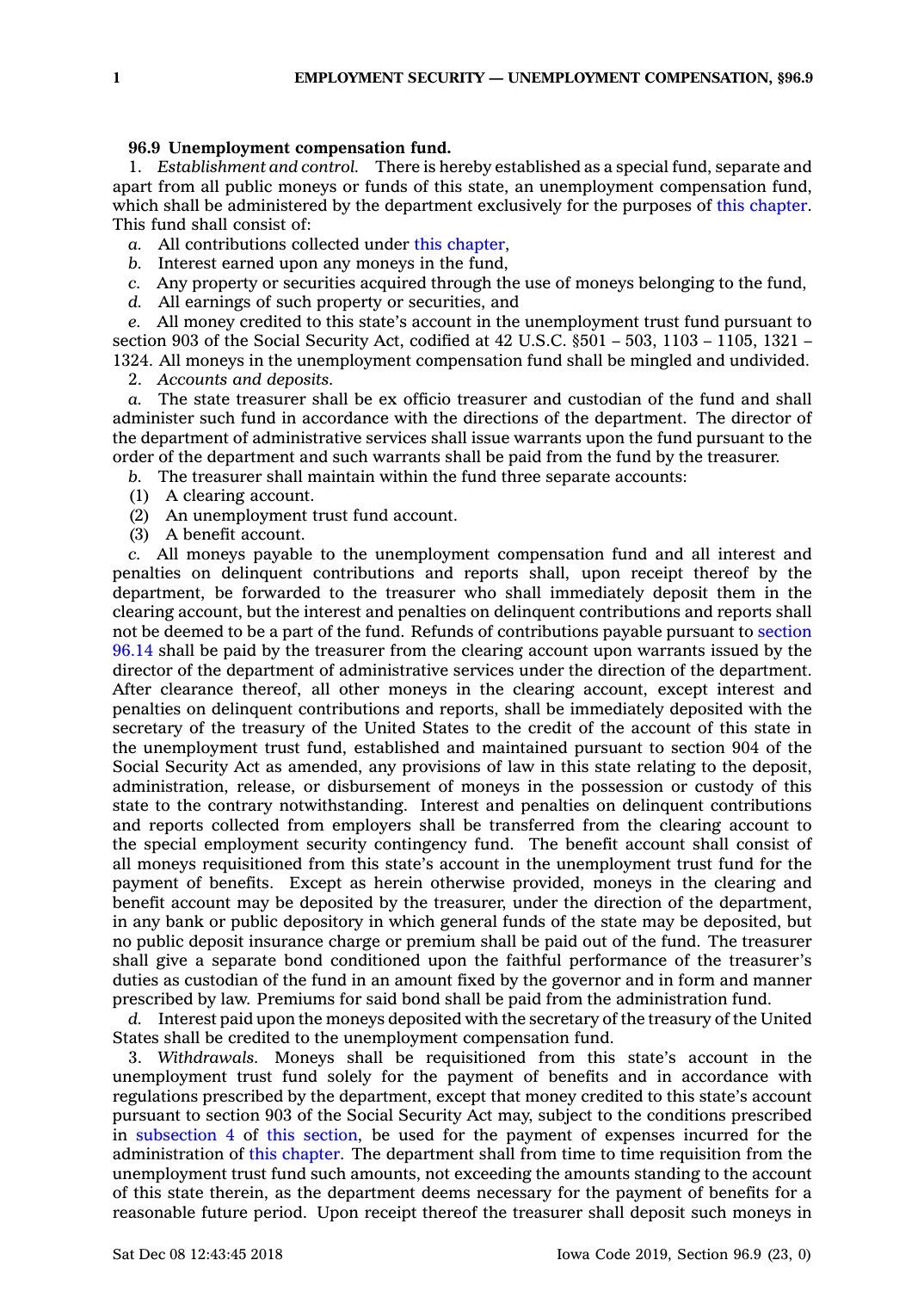the benefit account, and shall disburse such moneys upon warrants drawn by the director of the department of administrative services pursuant to the order of the department for the payment of benefits solely from such benefit account. Expenditures of such moneys from the benefit account and refunds from the clearing account shall not be subject to any provisions of law requiring specific appropriations or other formal release by state officers of money in their custody. All warrants issued by the director of the department of administrative services for the payment of benefits and refunds shall bear the signature of the director of the department of administrative services. Any balance of moneys requisitioned from the unemployment trust fund which remains unclaimed or unpaid in the benefit account after the expiration of the period for which such sums were requisitioned shall either be deducted from estimates for, and may be utilized for the payment of, benefits during succeeding periods, or, in the discretion of the department, shall be redeposited with the secretary of the treasury of the United States, to the credit of this state's account in the unemployment trust fund, as provided in [subsection](https://www.legis.iowa.gov/docs/code/96.9.pdf) 2 of this [section](https://www.legis.iowa.gov/docs/code/96.9.pdf).

4. *Money credited under section 903 of the Social Security Act.*

*a.* (1) Money credited to the account of this state in the unemployment trust fund by the secretary of the treasury of the United States pursuant to section 903 of the Social Security Act may not be requisitioned from this state's account or used except for the payment of benefits and for the payment of expenses incurred for the administration of this [chapter](https://www.legis.iowa.gov/docs/code//96.pdf). Such money may be requisitioned pursuant to [subsection](https://www.legis.iowa.gov/docs/code/96.9.pdf) 3 of this [section](https://www.legis.iowa.gov/docs/code/96.9.pdf) for the payment of benefits. Such money may also be requisitioned and used for the payment of expenses incurred for the administration of this [chapter](https://www.legis.iowa.gov/docs/code//96.pdf) but only pursuant to a specific appropriation by the legislature and only if the expenses are incurred and the money is requisitioned after the enactment of an appropriation law which:

(a) Specifies the purposes for which such money is appropriated and the amounts appropriated therefor;

(b) Limits the period within which such money may be obligated to <sup>a</sup> period ending not more than two years after the date of the enactment of the appropriation law; and

(c) Limits the amount which may be obligated during <sup>a</sup> twelve-month period beginning on July 1 and ending on the next June 30 to an amount which does not exceed the amount by which the aggregate of the amounts transferred to the account of this state pursuant to section 903 of the Social Security Act exceeds the aggregate of the amounts used by this state pursuant to this [chapter](https://www.legis.iowa.gov/docs/code//96.pdf) and charged against the amounts transferred to the account of this state during the same twelve-month period.

(2) For purposes of this [subsection](https://www.legis.iowa.gov/docs/code/96.9.pdf), amounts used by this state for administration shall be chargeable against transferred amounts at the exact time the obligation is entered into. The use of money appropriated under this [subsection](https://www.legis.iowa.gov/docs/code/96.9.pdf) shall be accounted for in accordance with standards established by the United States secretary of labor.

*b.* Money requisitioned as provided herein for the payment of expenses of administration shall be deposited in the employment security administration fund, but, until expended, shall remain <sup>a</sup> part of the unemployment compensation fund. The treasurer of state shall maintain <sup>a</sup> separate record of the deposit, obligation, expenditure, and return of funds so deposited. Any money so deposited which either will not be obligated within the period specified by the appropriation law or remains unobligated at the end of the period, and any money which has been obligated within the period but will not be expended, shall be returned promptly to the account of this state in the unemployment trust fund.

5. *Administration expenses excluded.* Any amount credited to this state's account in the unemployment trust fund under section 903 of the Social Security Act which has been appropriated for expenses of administration pursuant to [subsection](https://www.legis.iowa.gov/docs/code/96.9.pdf) 4, whether or not withdrawn from such account, shall not be deemed assets of the unemployment compensation fund for the purpose of computing contribution rates under [section](https://www.legis.iowa.gov/docs/code/96.7.pdf) 96.7, [subsection](https://www.legis.iowa.gov/docs/code/96.7.pdf) 3.

6. *Management of funds in the event of discontinuance of unemployment trust fund.* The provisions of [subsections](https://www.legis.iowa.gov/docs/code/96.9.pdf) 1, 2, and 3 to the extent that they relate to the unemployment trust fund shall be operative only so long as such unemployment trust fund continues to exist and so long as the secretary of the treasury of the United States continues to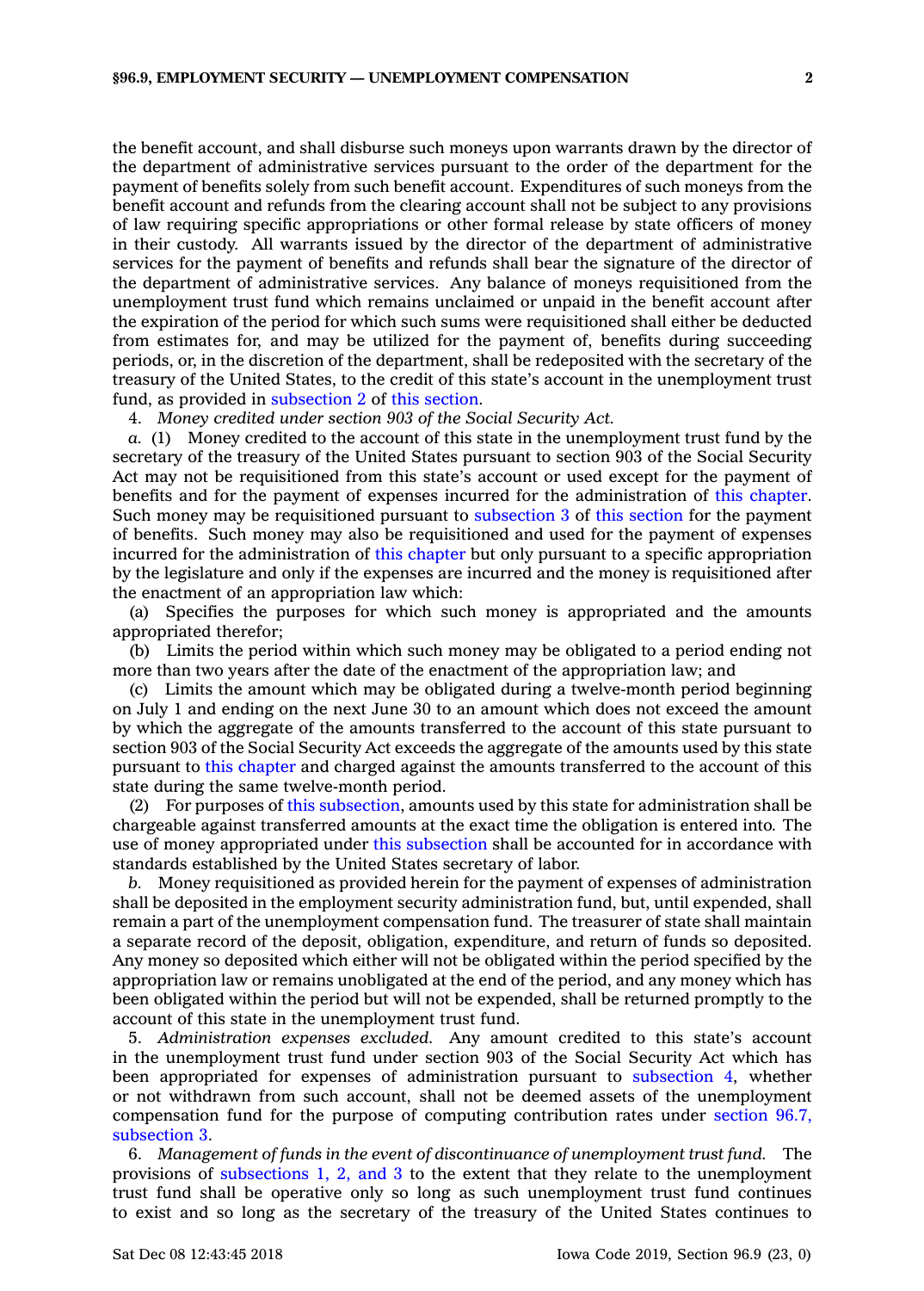maintain for this state <sup>a</sup> separate book account of all funds deposited therein by this state for benefit purposes, together with this state's proportionate share of the earnings of such unemployment trust fund, from which no other state is permitted to make withdrawals. If and when such unemployment trust fund ceases to exist, or such separate book account is no longer maintained, all moneys, properties, or securities therein, belonging to the unemployment compensation fund of this state shall be transferred to the treasurer of the unemployment compensation fund, who shall hold, invest, transfer, sell, deposit, and release such moneys, properties, or securities in <sup>a</sup> manner approved by the director, treasurer of state, and governor, in accordance with the provisions of this [chapter](https://www.legis.iowa.gov/docs/code//96.pdf), provided that such moneys shall be invested in such readily marketable classes of securities as are authorized by the laws of the state of Iowa for the investment of trust funds. The treasurer shall dispose of securities and other properties belonging to the unemployment compensation fund only under the direction of the director, treasurer of state, and governor.

7. *Cancellation of warrants.* The director of the department of administrative services, as of January 1, April 1, July 1, and October 1 of each year, shall stop payment on all warrants for the payment of benefits which have been outstanding and unredeemed by the state treasurer for six months or longer. Should the original warrants subsequently be presented for payment, warrants in lieu thereof shall be issued by the director of the department of administrative services at the discretion of and certification by the department.

8. *Unemployment compensation reserve fund.*

*a.* A special fund to be known as the unemployment compensation reserve fund is created in the state treasury. The reserve fund is separate and distinct from the unemployment compensation fund. All moneys collected as reserve contributions, as defined in paragraph *"b"*, shall be deposited in the reserve fund. The moneys in the reserve fund may be used for the payment of unemployment benefits and shall remain available for expenditure in accordance with the provisions of this [subsection](https://www.legis.iowa.gov/docs/code/96.9.pdf). The treasurer of state shall be the custodian of the reserve fund and shall disburse the moneys in the reserve fund in accordance with this [subsection](https://www.legis.iowa.gov/docs/code/96.9.pdf) and the directions of the director of the department of workforce development.

*b.* If the balance in the reserve fund on July 1 of the preceding calendar year for calendar year 2004 and each year thereafter is less than one hundred fifty million dollars, <sup>a</sup> percentage of contributions, as determined by the director, shall be deemed to be reserve contributions for the following calendar year. If the percentage of contributions, termed the reserve contribution tax rate, is not zero percent as determined pursuant to this [subsection](https://www.legis.iowa.gov/docs/code/96.9.pdf), the combined tax rate of contributions to the unemployment compensation fund and to the unemployment compensation reserve fund shall be divided so that <sup>a</sup> minimum of fifty percent of the combined tax rate equals the unemployment contribution tax rate and <sup>a</sup> maximum of fifty percent of the combined tax rate equals the reserve contribution tax rate except for employers who are assigned <sup>a</sup> combined tax rate of five and four-tenths. For those employers, the reserve contribution tax rate shall equal zero and their combined tax rate shall equal their unemployment contribution rate. When the reserve contribution tax rate is determined to be zero percent, the unemployment contribution rate for all employers shall equal one hundred percent of the combined tax rate. The reserve contributions collected in any calendar year shall not exceed fifty million dollars. The provisions for collection of contributions under [section](https://www.legis.iowa.gov/docs/code/96.14.pdf) 96.14 are applicable to the collection of reserve contributions. Reserve contributions shall not be deducted in whole or in part by any employer from the wages of individuals in its employ. All moneys collected as reserve contributions shall not become part of the unemployment compensation fund but shall be deposited in the reserve fund created in this [subsection](https://www.legis.iowa.gov/docs/code/96.9.pdf).

*c.* Moneys in the reserve fund shall only be used to pay unemployment benefits to the extent moneys in the unemployment compensation fund are insufficient to pay benefits during <sup>a</sup> calendar quarter.

*d.* The interest earned on the moneys in the reserve fund shall be deposited in and credited to the reserve fund.

*e.* Moneys from interest earned on the unemployment compensation reserve fund